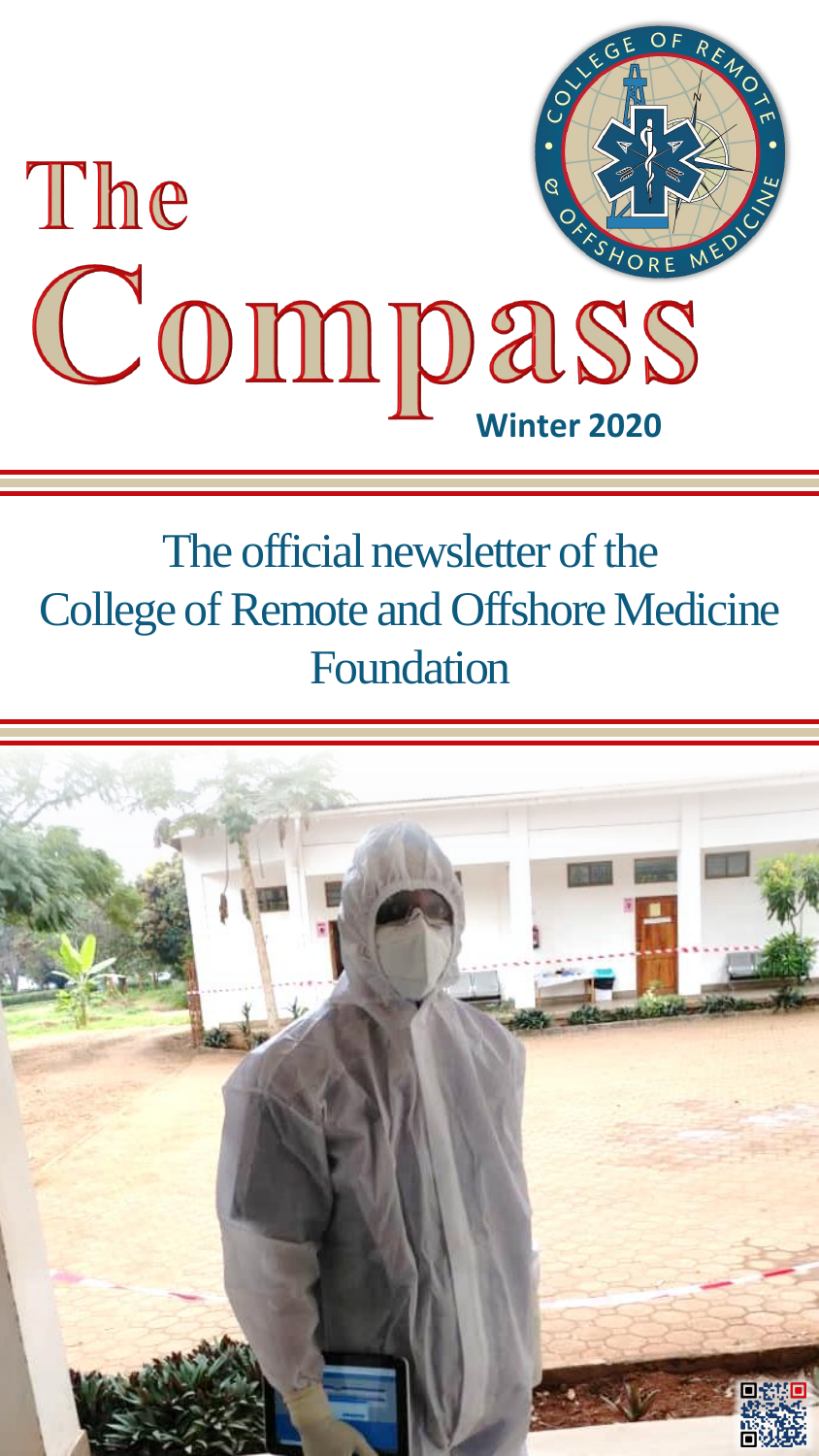## **Case Report**

## **Hepatic abscess with Dr. Michael Shertz**

*Mike Shertz, 18D/MD, DTM&H is a former US Army Special Forces medic, board certified Emergency Physician who also has a diploma in Tropical Medicine and Hygiene. He works in Portland, Oregon but travels in the developing world whenever possible. He also offers TECC/TCCC courses online at www.crisis-medicine.com.*



**Dr. Michael Shertz** 18D/MD, DTM&H

**21**

## HPI:

A 74-year-old Indian male arrived in the U.S. one month before presenting to the Emergency Department. He described fever to 38.5C for ten days and intermittent right upper quadrant abdominal pain for "years". Other than visiting family in the U.S., he spent his entire life in urban southern India. He had seen a U.S. physician a week before and had one negative set of malaria thin and thick smears.

In the ED he was well appearing, but slightly febrile with moderate RUQ tenderness. His laboratory testing was notable for slight liver function test abnormalities and RUQ ultrasound showed a 10 by 6 cm abscess.



Differential diagnosis for a hepatic abscess:

Hepatic Tumor, Pyogenic Liver Abscess, Echinococcal Cyst, or Amebic Liver Abscess

Hepatic tumor:

- Malignant tumors more common than benign lesions.
- Metastatic lesions are most common hepatic neoplasm in the western countries.
- Hepatitis B / C and liver cirrhosis are major causes of hepatocellular carcinoma worldwide.
- Ultrasound is inferior to CT imaging for most hepatic tumors.

Pyogenic abscess:

- Less common worldwide than amebic abscess.
- Fever, focal abdominal tenderness, hepatomegaly, and elevated alkaline phosphatase usually present.
- Patients more commonly present with jaundice, sepsis, and a palpable mass.
- Typically, polymicrobial frequently from a biliary source.
- Treatment involves percutaneaous drainage with a catheter or needle. More successfully than surgical drainage (70% for PC, 65% for abx alone and 61% for surgical drainage.<sup>1</sup>
- Diabetes is the most frequently associated disease.
- 95% involve the right lobe of the liver.